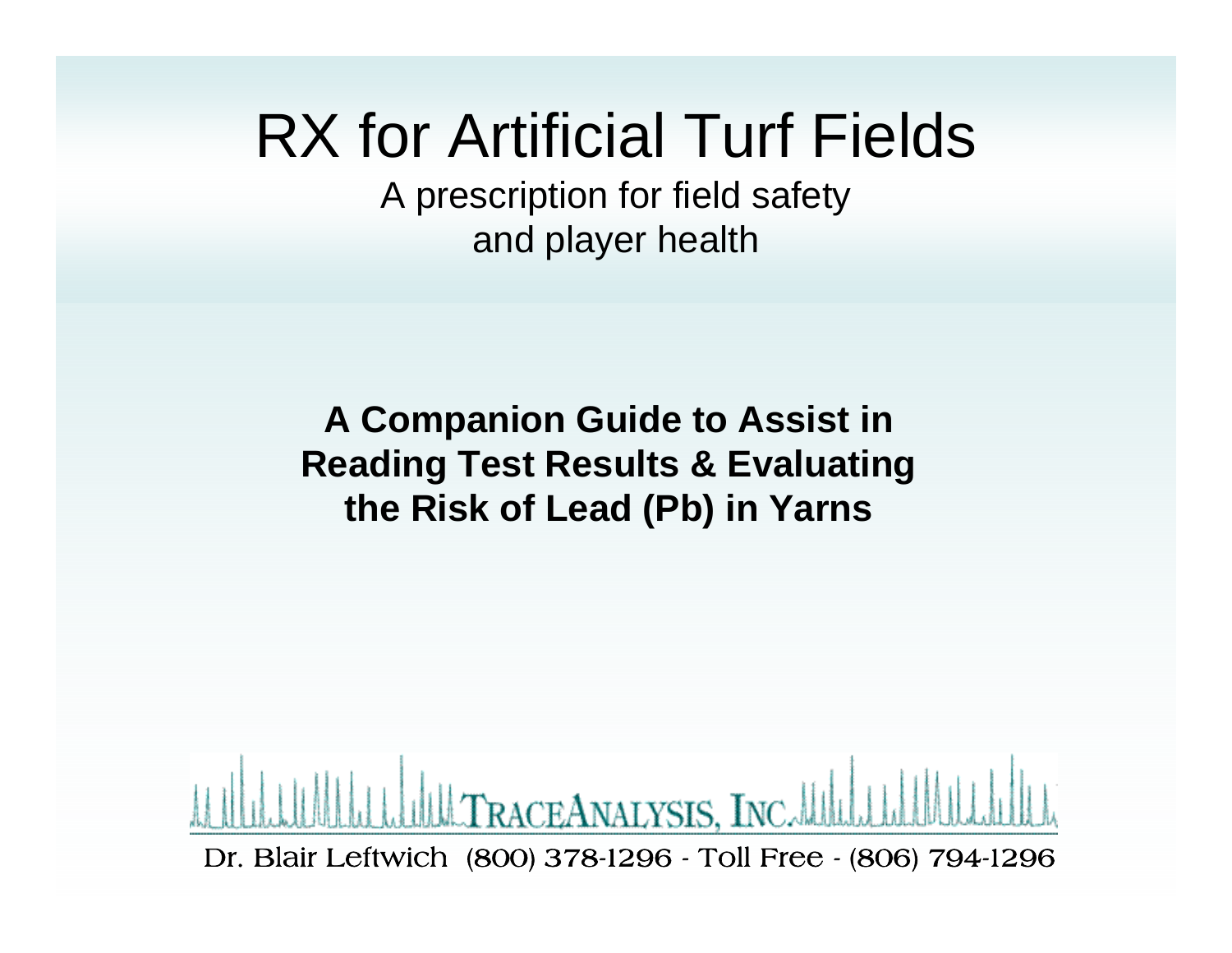# **Trace Analysis, Inc.**

• **Specialist in advanced environmental analysis**

#### • **NELAP Certified**

- National Environmental Laboratory Accreditation Program
- **HUB Certified**
- **DBE Certified**
- **NCTRCA Certified**
- **DEQ – Oklahoma Dept of Envir Quality**

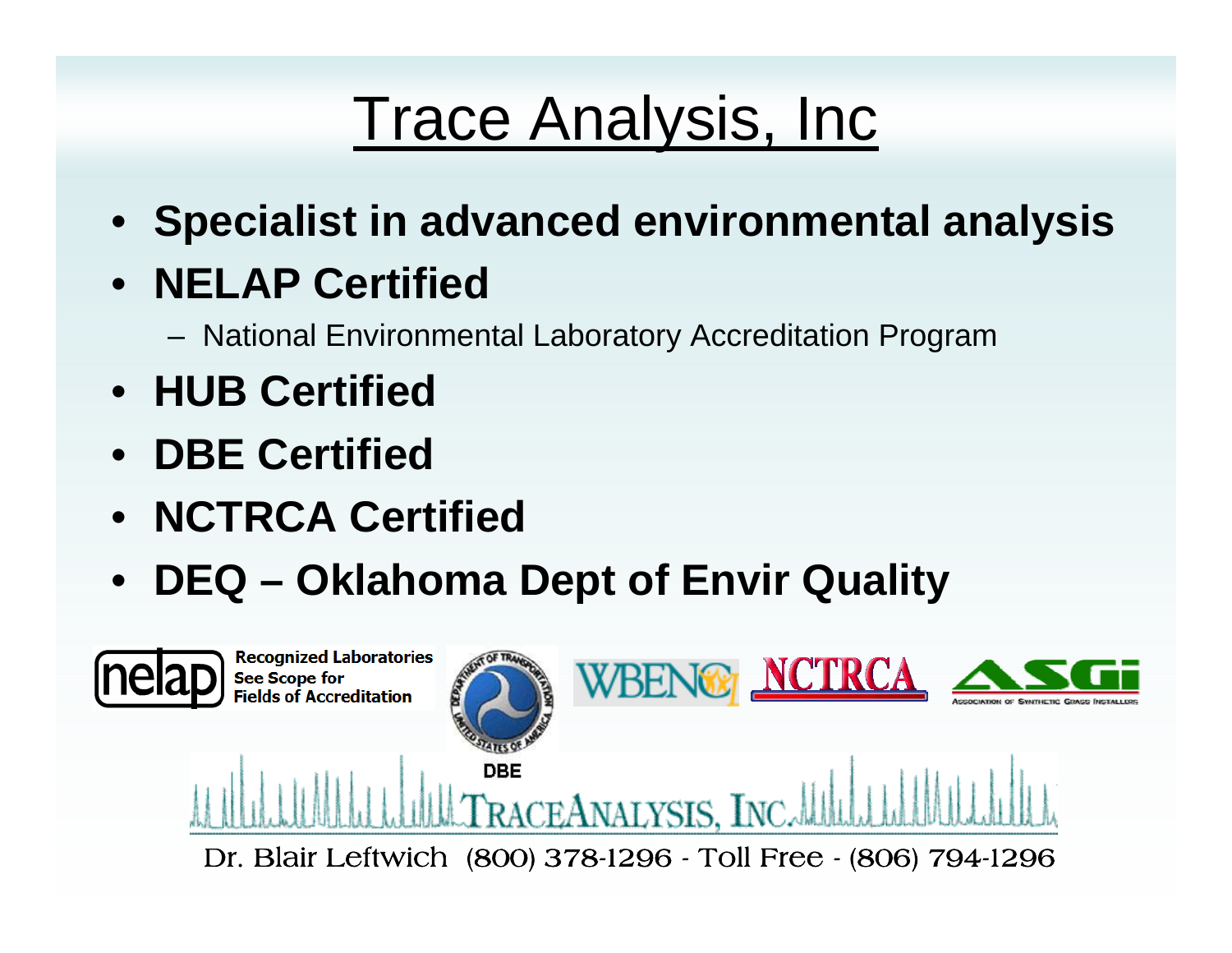#### Common Citations of Test Result Data

- In describing the results of the lead (Pb) content of artificial turf fibers, results are often quoted in one of these three manners:
	- –**ppm = parts per million**
	- –**mg/Kg = milligrams per kilogram of weight**
	- –**x.xx% = as a percentage of weight of the item**

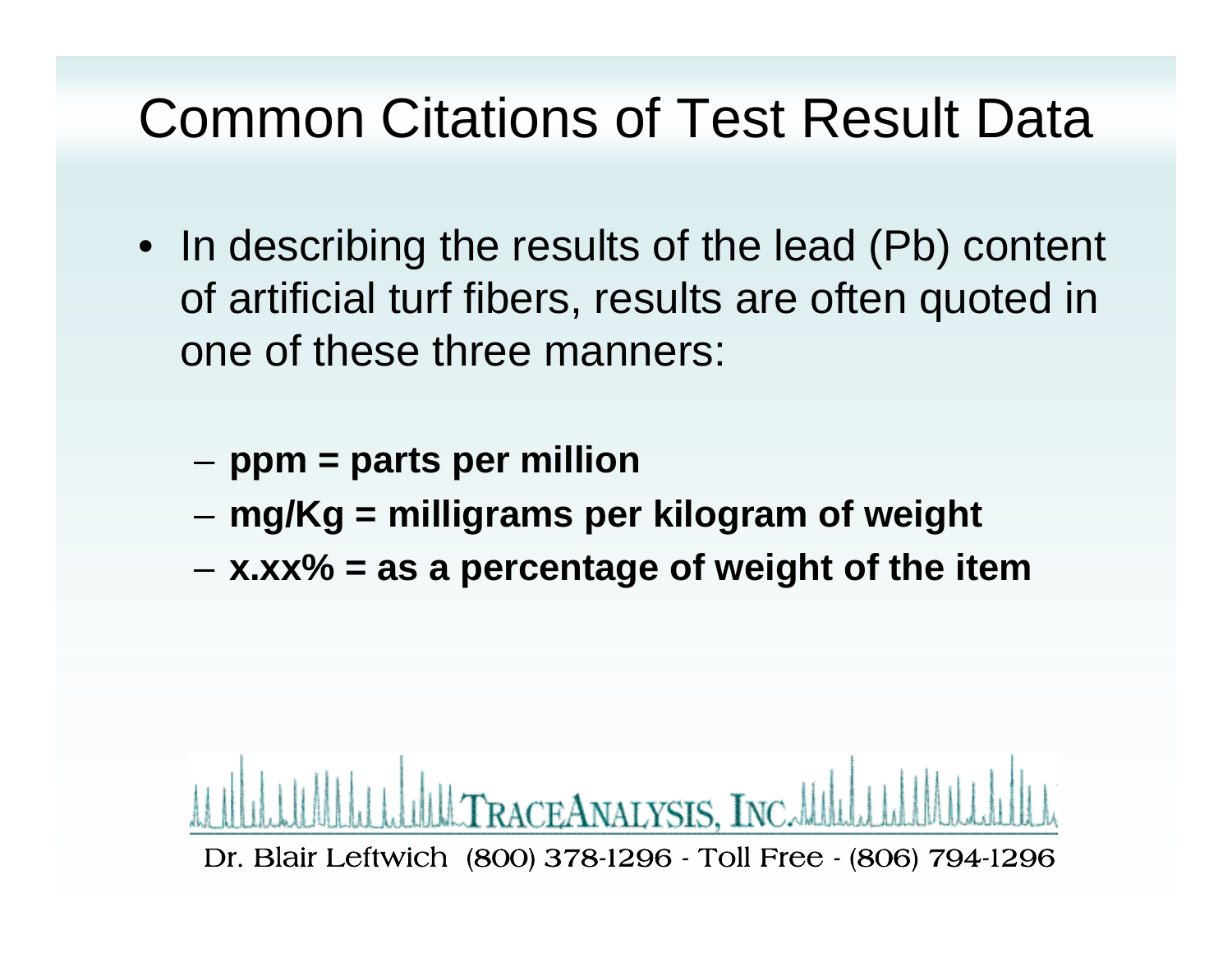#### Converting ppm to mg/Kg to %

- To convert parts per million (ppm) to milligrams per kilogram (mg/Kg) or % of weight:
	- **As an Example:**

| $3$ ppm $=$ | 3 mg/Kg = $0.0003$ % by weight |
|-------------|--------------------------------|
|             |                                |

- **20 ppm = 20 mg/Kg = 0.002% by weight**
- **600 ppm = 600 mg/Kg = 0.06 % by weight**
- **3,000 ppm = 3,000 mg/Kg = .3 % by weight**

**15,000 ppm = 15,000 mg/Kg = 1.5 % by weight**

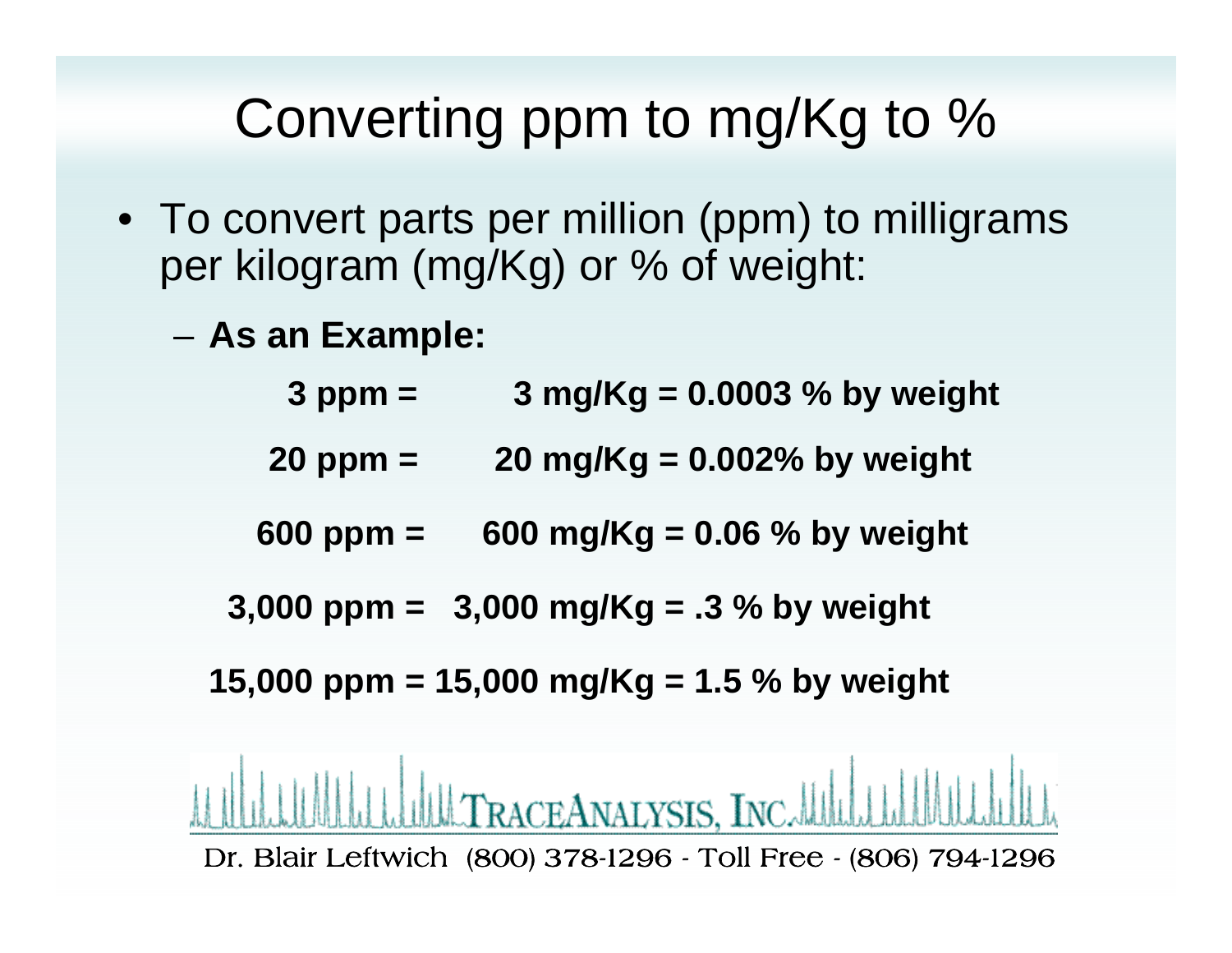#### 16 Average Fibers  $= 1$  gram  $(+/-)$ Approximately the weight of a single US dollar bill

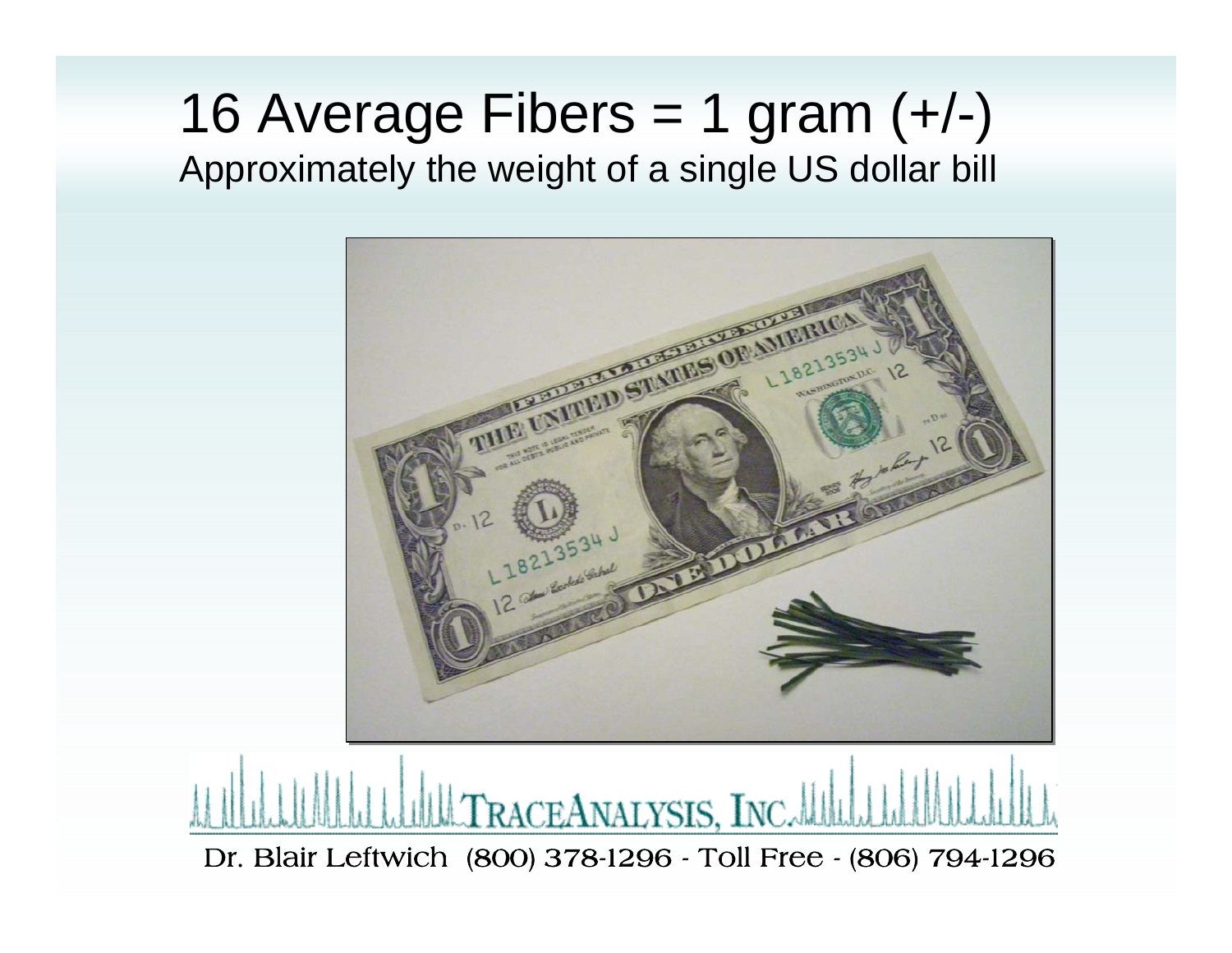# $mg =$  Milligram = 1,000<sup>th</sup> of a gram

If a single dollar bill weighs 1 gram

**A MILLI-gram is 1 thousand times less** The printed dot represents a milligram\*

\* approximation

TRACEANALYSIS, INC.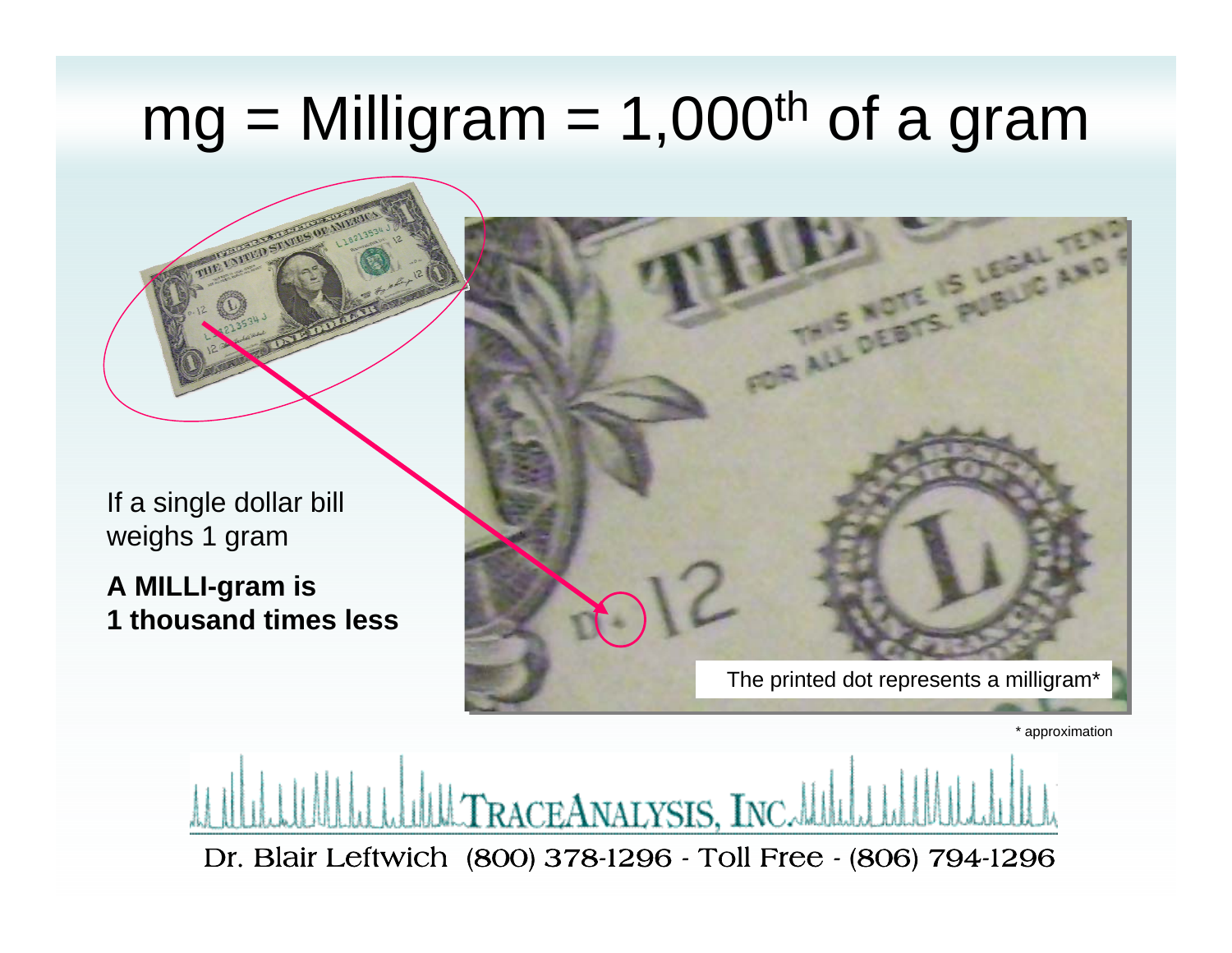#### ug = Microgram = 1 million<sup>th</sup> of a gram

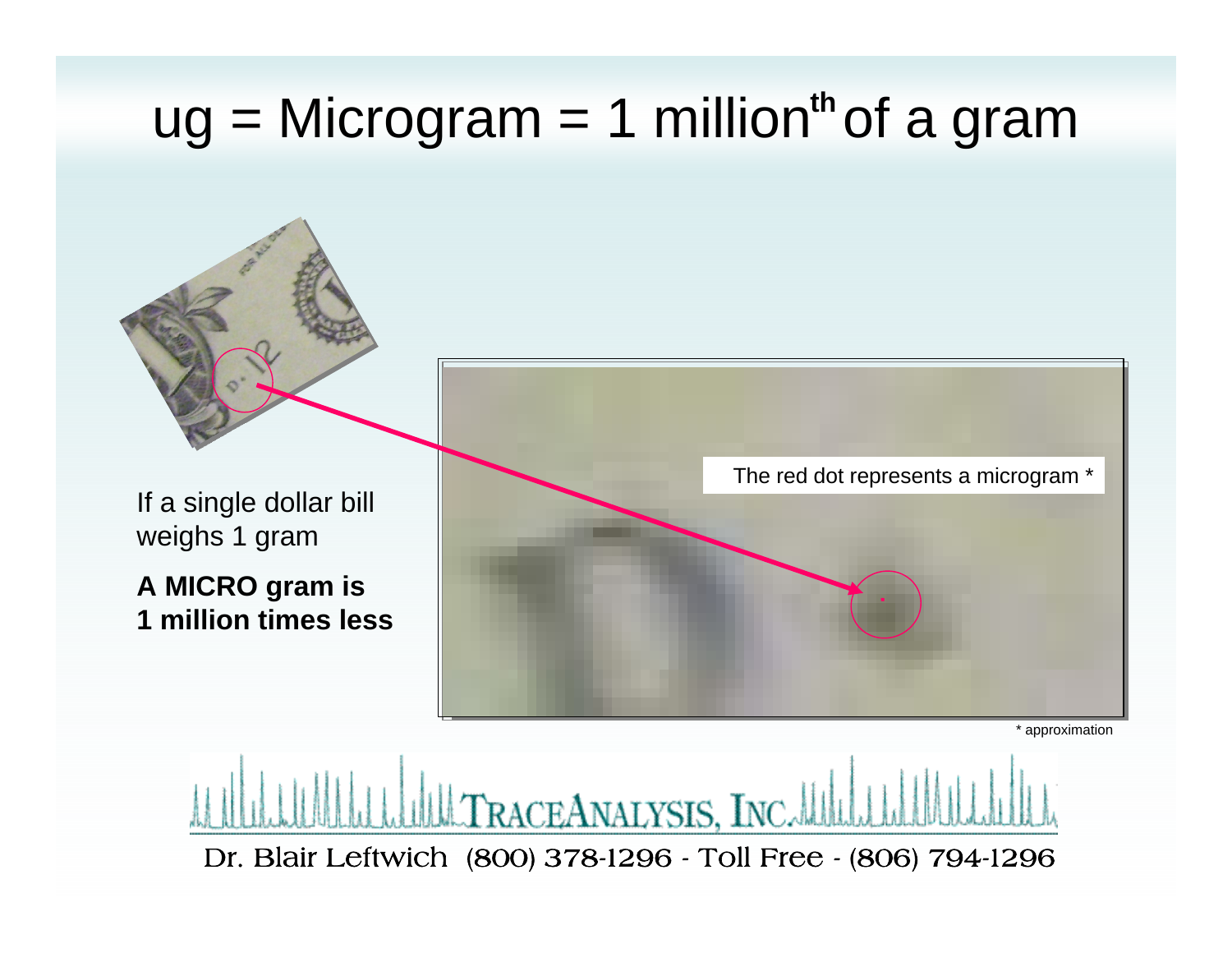### Federally Defined Limits of Risk

1% Total Lead (Pb) Content = 10,000 ppm

Existing EPA Lead (Pb) Limit in playground soil  $= 400$  ppm or 0.04 %

Upcoming ASTM **Voluntary** Standards for Lead (Pb) In Artificial Turf Yarn  $= 300$  ppm or 0.03%

(until Sept 1, 2011 = 100ppm or 0.01%)

RACEANALYSIS, INC.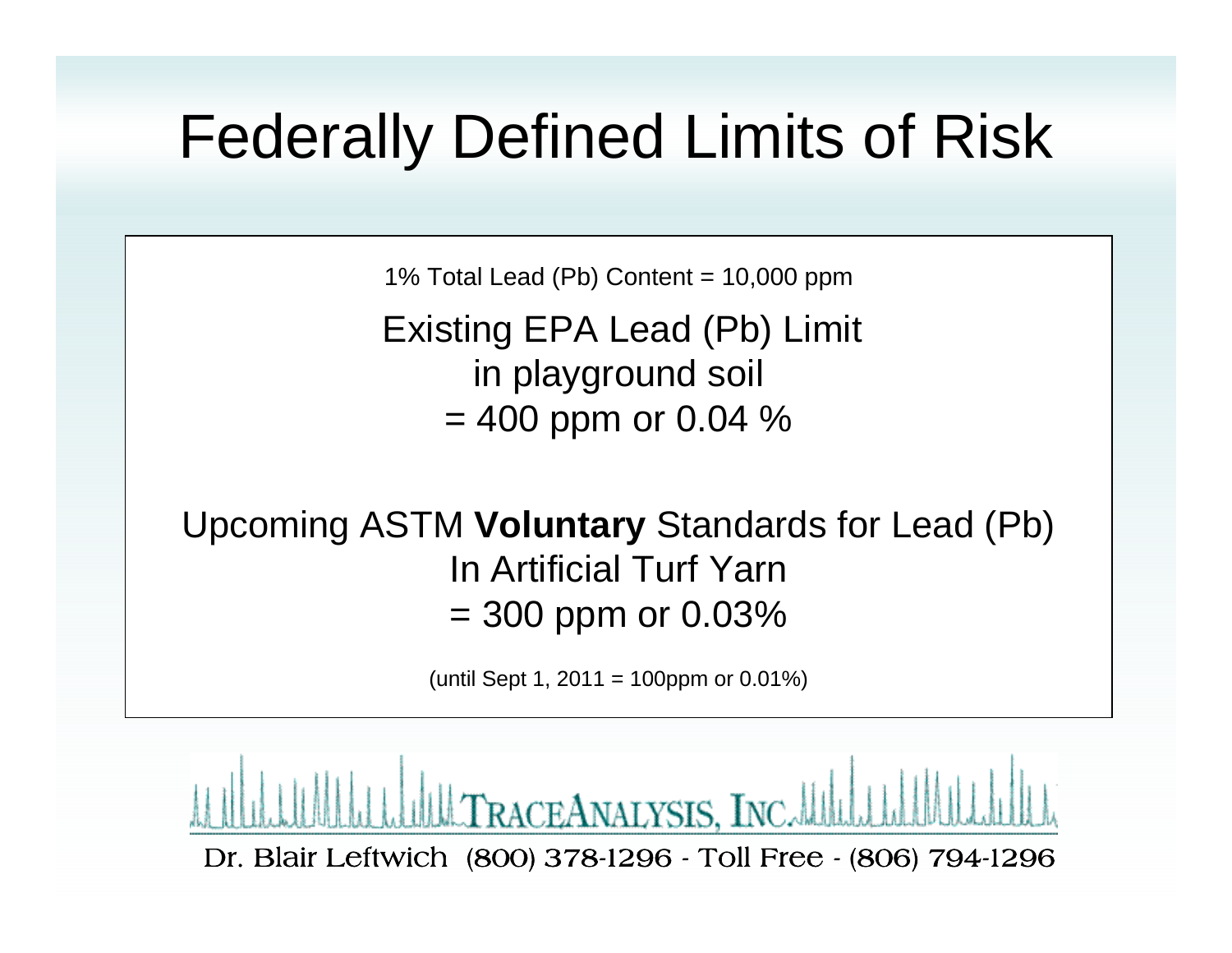### California's Exposure Limits

- California Prop 65 MADL\* for lead (Pb)
	- 0.5 ug/day (micro grams per day) for children

(\* Maximum Allowable Dose Limit was set as 1/1000th of the OSHA standard of 500 mg of exposure in air from figures set in 1973)

 Re-established today, OEHHA (California OSHA), knowing what science has proven of the risks of lead exposure, of any amount, to children for developmental and reproductive harm, states that they would set this level EXPONENTIALLY LOWER and would prefer to see a "zero" lead (Pb) tolerance for children under the age of 12

RACEANALYSIS, INC.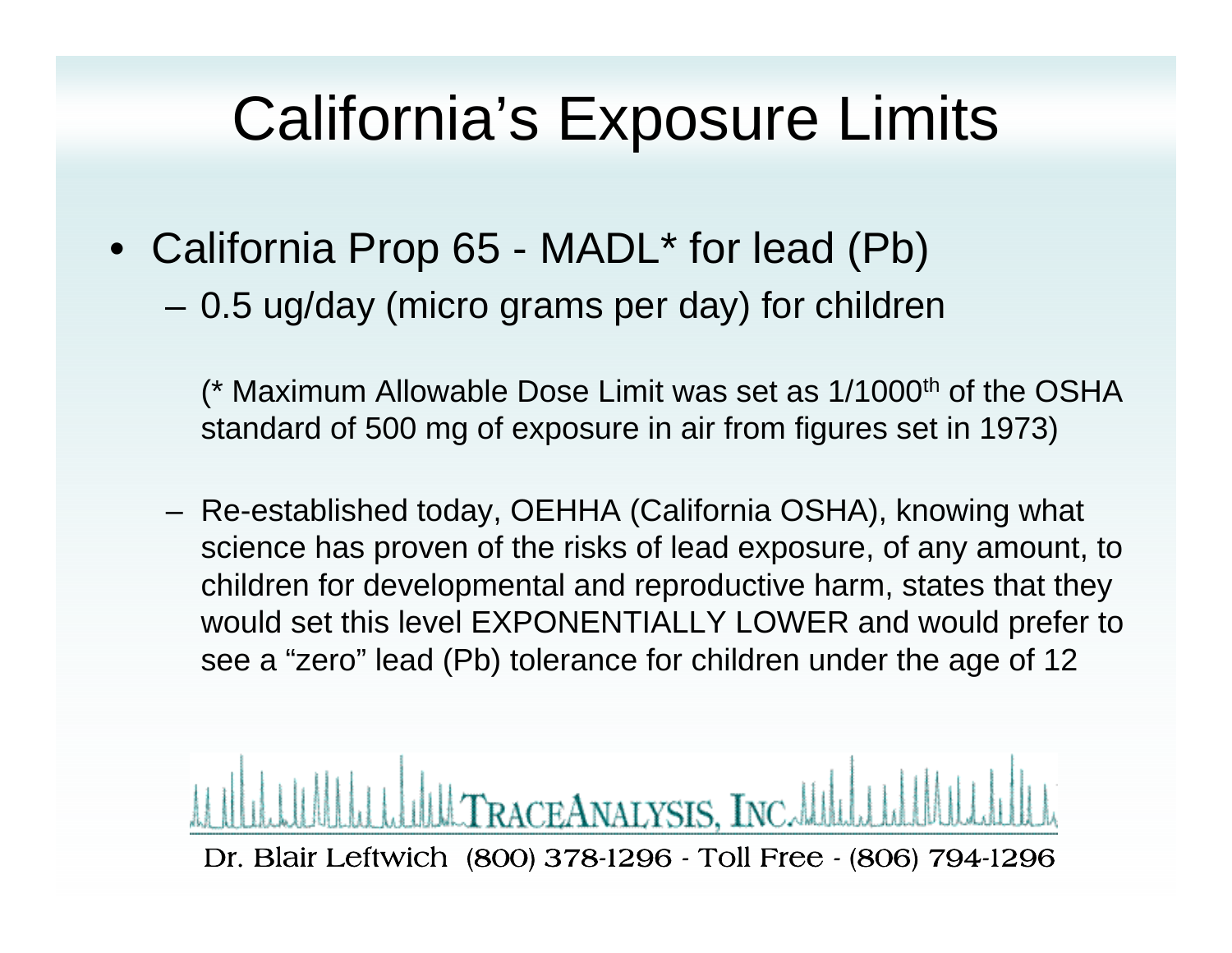# NJDHSS & Junfeng Studies

- Studies completed in New Jersey & EU on exposed, worn & aging artificial turf yarn fibers
	- – Potential absorption for lead (Pb) in fiber particles
		- between 15 and 50%
	- – Potential absorption for lead (Pb) in dust from fiber
		- up to 90%

RACEANALYSIS, INC. Dr. Blair Leftwich (800) 378-1296 - Toll Free - (806) 794-1296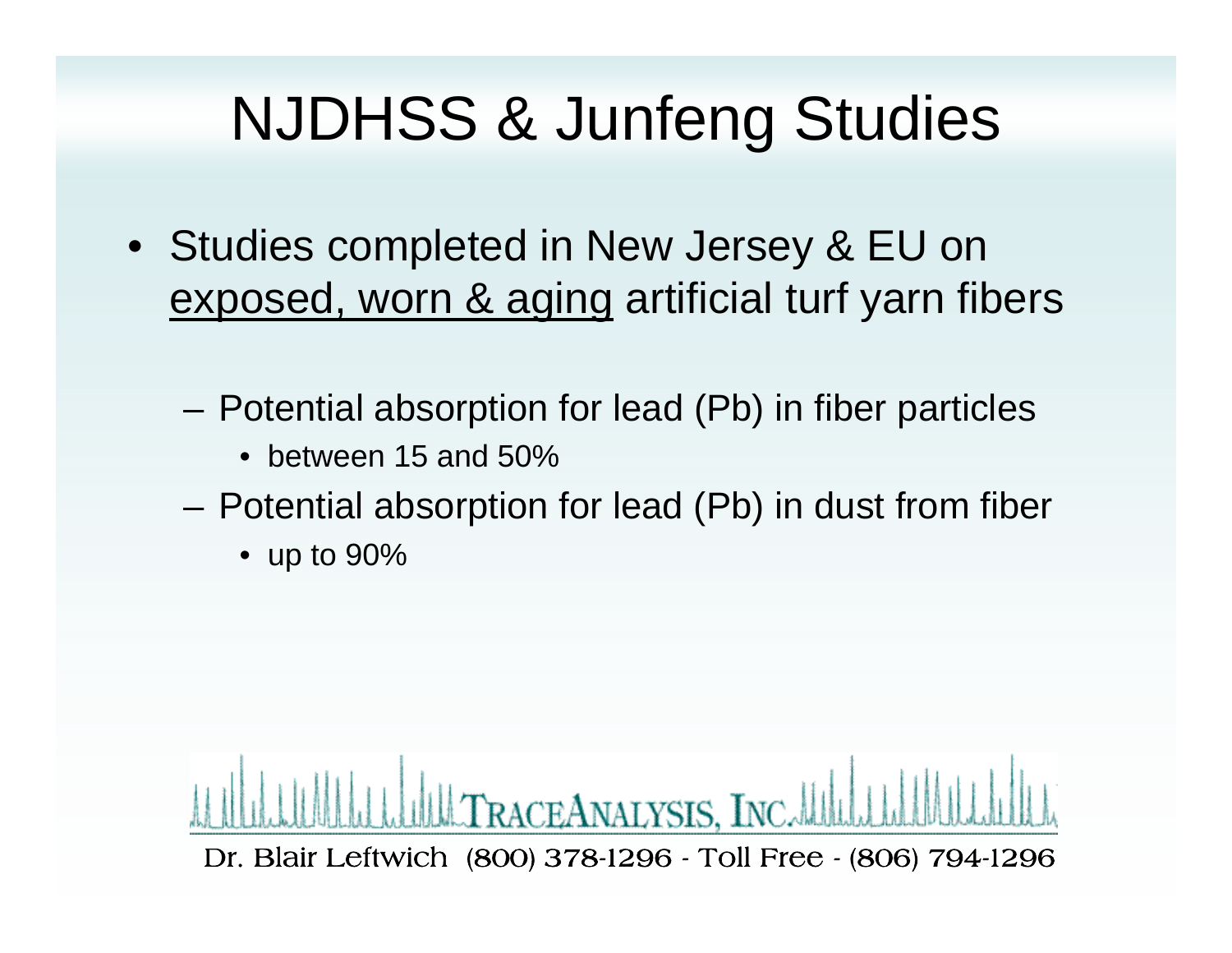# Exposure to DUST

- Daily exposure to lead (Pb) dust can accumulate lead in both blood and soft tissue
	- Lead (Pb) will be expelled from a healthy human's soft tissue & blood system at approximately 50% every 20 +/- days
- Studies show that lead (Pb) in dust could be absorbed at rates of up to 90% of ingested, digested materials
	- If dust on fibers contain 300 ppm …
		- A child would need to ingest approximate 0.00183 gram during play (or 2 one/thousandth gram or 1.83 milligram) to assimilate 0.5 ug (micrograms) of lead (Pb) per day

RACEANALYSIS, INC.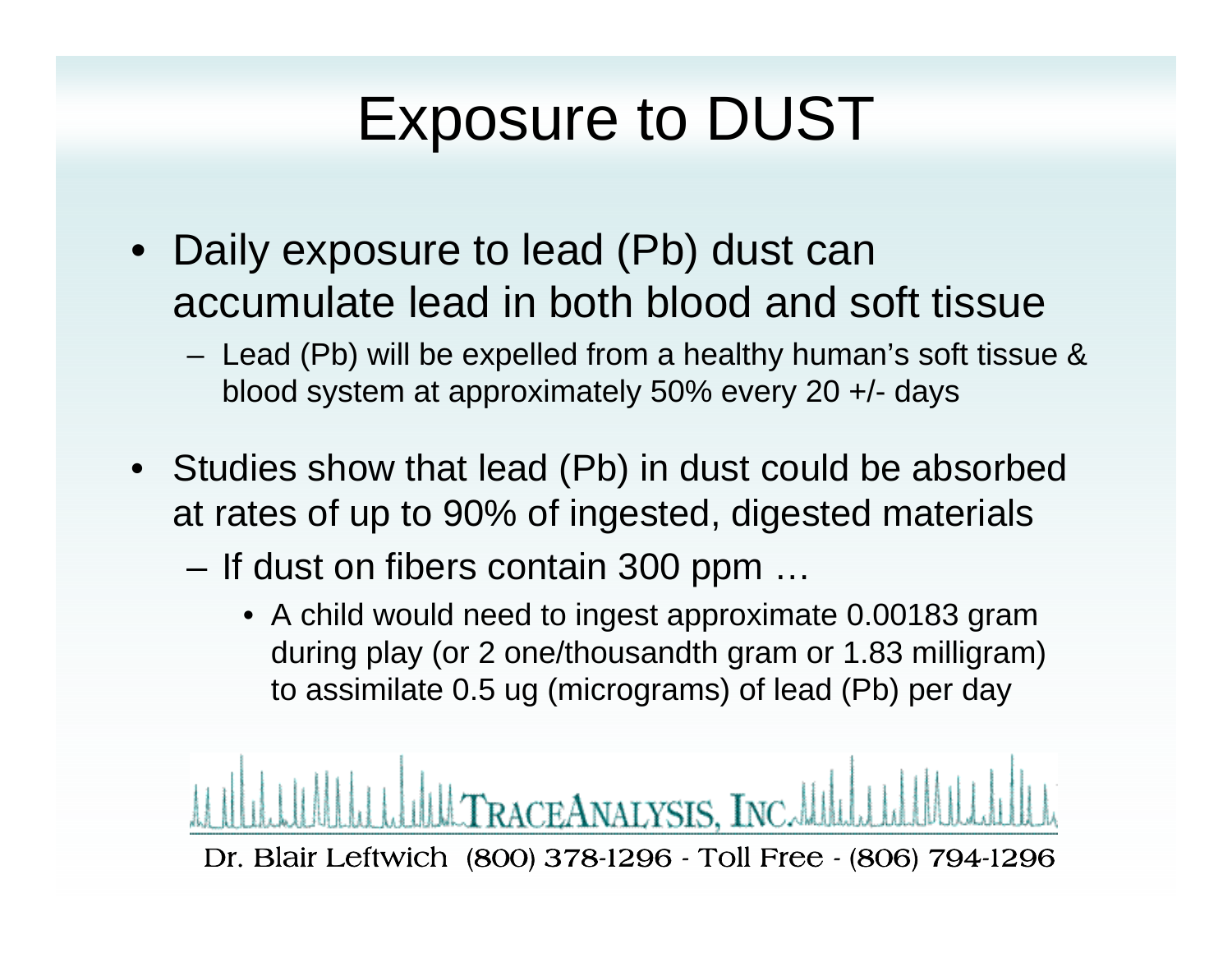## EPA/HUD & CPSC Pb Guidance

| <b>EPA/HUD</b><br>Amount for 10ug/dl<br>Lead in Blood |                                      |                 |                                                       |        | CPCS<br>Amount for 15ug/Day<br>Lead in Blood |                |                                                |          |  |
|-------------------------------------------------------|--------------------------------------|-----------------|-------------------------------------------------------|--------|----------------------------------------------|----------------|------------------------------------------------|----------|--|
| <b>Total Lead</b>                                     | Weight of<br>Fibers/Dust<br>Ingested |                 | <b>Equivalent</b><br>Number of<br><b>Whole Fibers</b> |        | Weight of<br>Fibers/Dust<br>Ingested         |                | <b>Equivalent</b><br>Number of<br>Whole Fibers |          |  |
| In Fibers                                             | (g)                                  |                 | Ingested                                              |        |                                              | (g)            |                                                | Ingested |  |
| (mg/kg)                                               |                                      | $10\%* 50\%**$  | $10%$ *                                               | 50%**  |                                              | $10\%* 50\%**$ | $10\%$ *                                       | 50%**    |  |
| 5,000                                                 |                                      | 0.2             | 16                                                    | 3      | 0.03                                         | 0.006          | 0.5                                            | 0.1      |  |
| 1,000                                                 | 5                                    |                 | 80                                                    | 16     | 0.15                                         | 0.03           | 2.5                                            | 0.5      |  |
| 600 (CPSC 2008)                                       | 8                                    | 2               | 128                                                   | 32.    | 0.25                                         | 0.05           | 4                                              | 0.8      |  |
| $400$ (EPA Limit)                                     | 13                                   | 3               | 200                                                   | 40     | 0.4                                          | 0.08           | 6                                              |          |  |
| 300 (CPSC 2009)                                       | 17                                   | 4               | 267                                                   | 53.    | 0.5                                          | 0.1            | 8                                              | 2        |  |
| 100 (CPSC 2011)                                       | 50                                   | 10 <sup>°</sup> | 800                                                   | 160    | 1.5                                          | 0.3            | 25                                             | 5        |  |
| 10                                                    | 500                                  | 100             | 8,000                                                 | 1,600  | 15                                           | 3              | 250                                            | 50       |  |
| 1                                                     | 5,000                                | 1,000           | 80,000                                                | 16,000 | 150                                          | 30             | 2,500                                          | 500      |  |

\*Assuming 10% of the lead ingested is assimilated \*\* Assuming 50% of the lead ingested is assimilated

Dr. Blair Leftwich (800) 378-1296 - Toll Free - (806) 794-1296

**TRACEANALYSIS, INC.**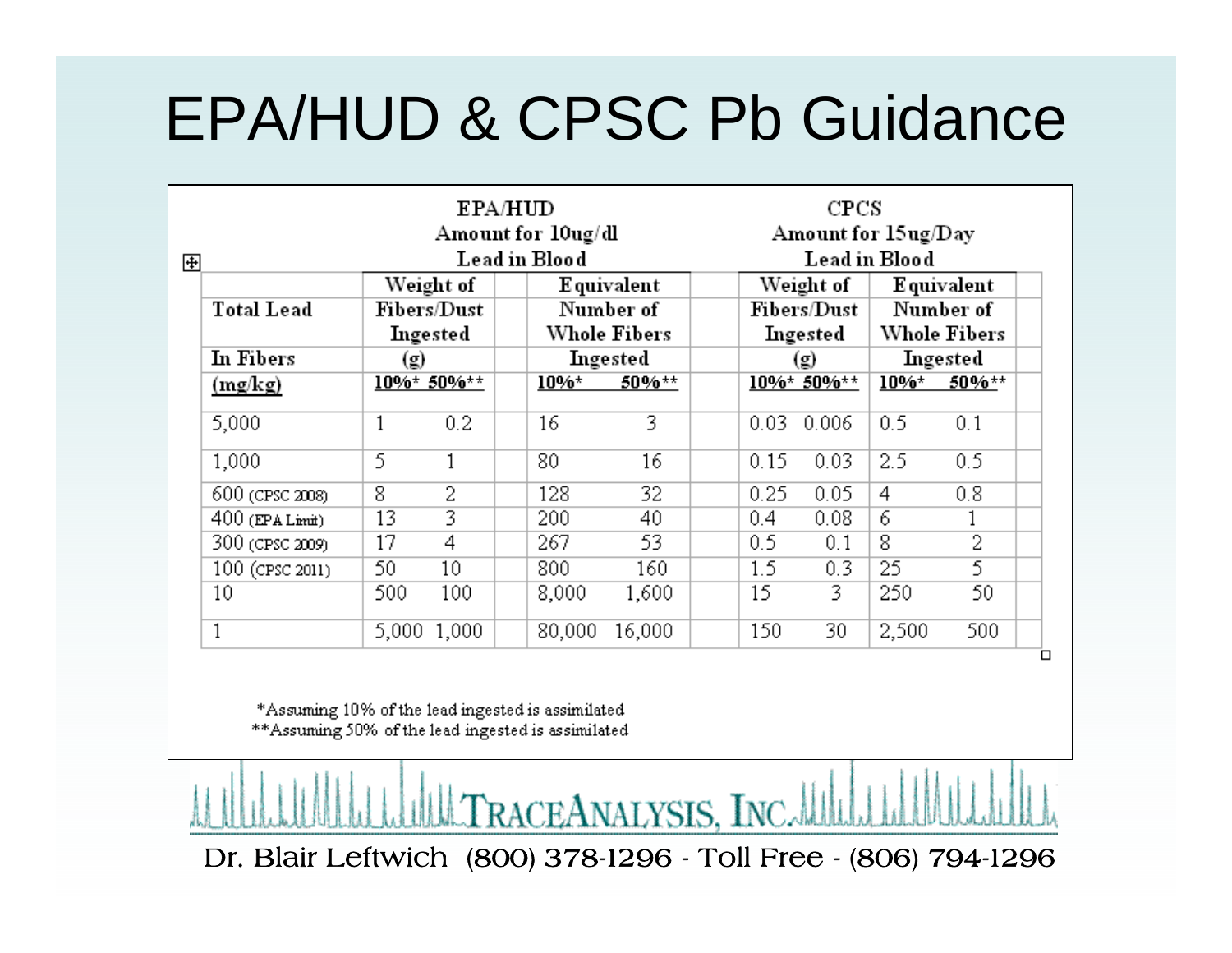#### RX - Prescription for Healthy Fields Properly Maintained = Reduced Risk

- • Reduce lead (Pb) exposure risk on aging field surfaces
	- 1. A maintenance schedule of "wipe" testing fields for possible lead (Pb) accumulation on surface fibers
	- 2. Keeping field maintained and groomed reducing surface dust and particles that could be ingested
	- 3. Students and players should wash after use
	- 4. Food, beverages and other ingestible items should not be allowed on the field
	- 5. Equipment and clothing should be cleaned after use

Dr. Blair Leftwich (800) 378-1296 - Toll Free - (806) 794-1296